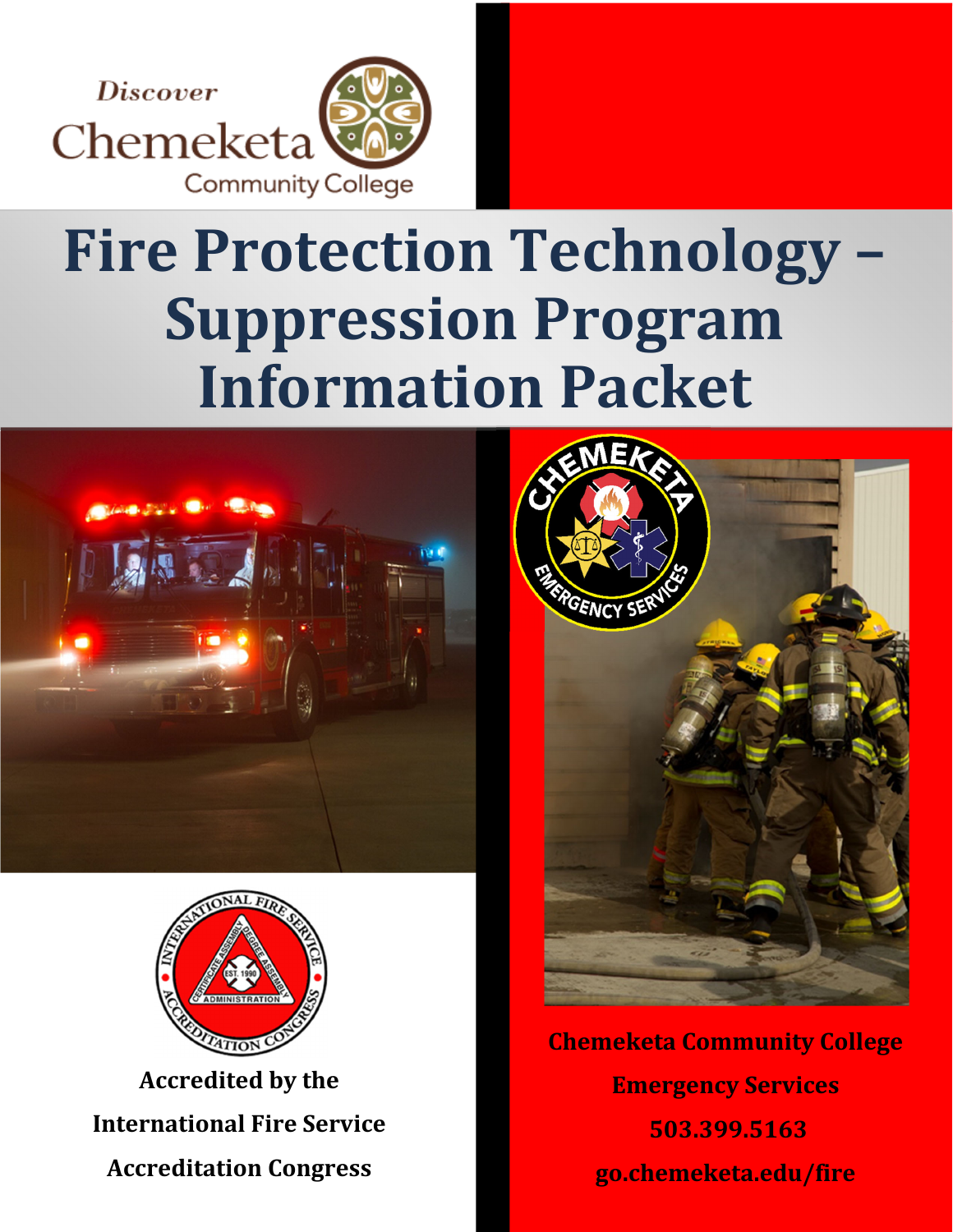### **PROGRAMS**

### **Fire Suppression**

Chemeketa Community College offers one of the most modern training facilities on the west coast. Students in the Fire Suppression Program are on duty at Chemeketa for a 24‐hour period every sixth day throughout their enrollment. The fire station operates 24 hours a day, seven days a week, responding to emergencies with the City of Salem, Keizer Fire District and in Marion County Fire District #1. The Fire Suppression Program operates on an 18‐month continuous program and accepts new applicants every nine months. The program includes academic and professional technical courses.

### **Fire Prevention**

Students may earn an Associate of Applied Science Degree upon successfully completing the required courses and electives. In our Cooperative Work Experience courses, students earn credits for working on a job related to their studies.

### **Paramedic/Firefighter**

Students may receive two degrees in nine to eleven terms by taking courses in writing, mathematics, and speech as well as technical fire protection and emergency medical technology courses. Students interested in obtaining both of these degrees need to obtain an individual course schedule from the Fire Protection staff. Paramedic/firefighter students work a 24‐hour shift weekly, as described in "Fire Suppression" above. Students earn an Associate of Applied Science degree in Fire Protection Technology after successfully completing the 6 terms.

Terms 7, 8, and 9 are devoted to Emergency Medical Technology Paramedic courses. Work experience classes, in hospitals and with ambulance services provides hands‐on EMS experience. Students earn an Associate of Applied Science degree in Emergency Medical Technology after successfully completing the last three terms. Paramedic/Firefighter students apply for admission to the Fire Suppression program.

### **Advanced Fire Officer Certificate**

The Advanced Fire Officer Certificate program can help you prepare for promotion to officer positions, or, if you are already a fire officer, you can gain valuable new skills. The program meets or exceeds National Fire Protection Association and Oregon standards for Fire Officer 1 and 2. To be admitted, you must be certified as Firefighter 1 or equivalent, and actively pursuing Firefighter 2, or have an associate degree in fire protection or possess professional certificates and have experience or equivalent credentials in fire prevention, fire training, or public fire education.

Chemeketa Community College prohibits unlawful discrimination based on race, color, religion, national origin, sex, marital status, disability, protected veteran status, age, gender, gender identity, sexual orientation, pregnancy, whistle blowing, or any other status protected by federal, state, or local law in any area, activity or operation of the College. The College also prohibits retaliation against an individual for engaging in activity protected under this policy, and interfering with rights or privileges *granted under federal, state or local laws.* 

Under College policies, equal opportunity for employment, admission, and participation in the College's programs, services, and activities will be extended to all persons, and the College will promote equal opportunity and treatment through application of its policies and other College efforts designed for that purpose. Persons having questions or concerns about: Title IX, which includes gender-based discrimination, sexual harassment, sexual violence, interpersonal violence, and stalking, contact the Title IX coordinator at 503.365.4723, 4000 Lancaster Dr. NE, Salem, OR 97305, or http://go.chemeketa.edu/titleix. Individuals may also contact the U.S. Department of *Education, Office for Civil Rights (OCR), 810 3rd Avenue #750, Seattle, WA 98104, 206.607.1600.* 

Equal Employment Opportunity or Affirmative Action should contact the Affirmative Action Officer at 503.399.2537, 4000 Lancaster Dr NE, Salem OR 97305. *To request this publication in an alternative format, please call 503.399.5192.*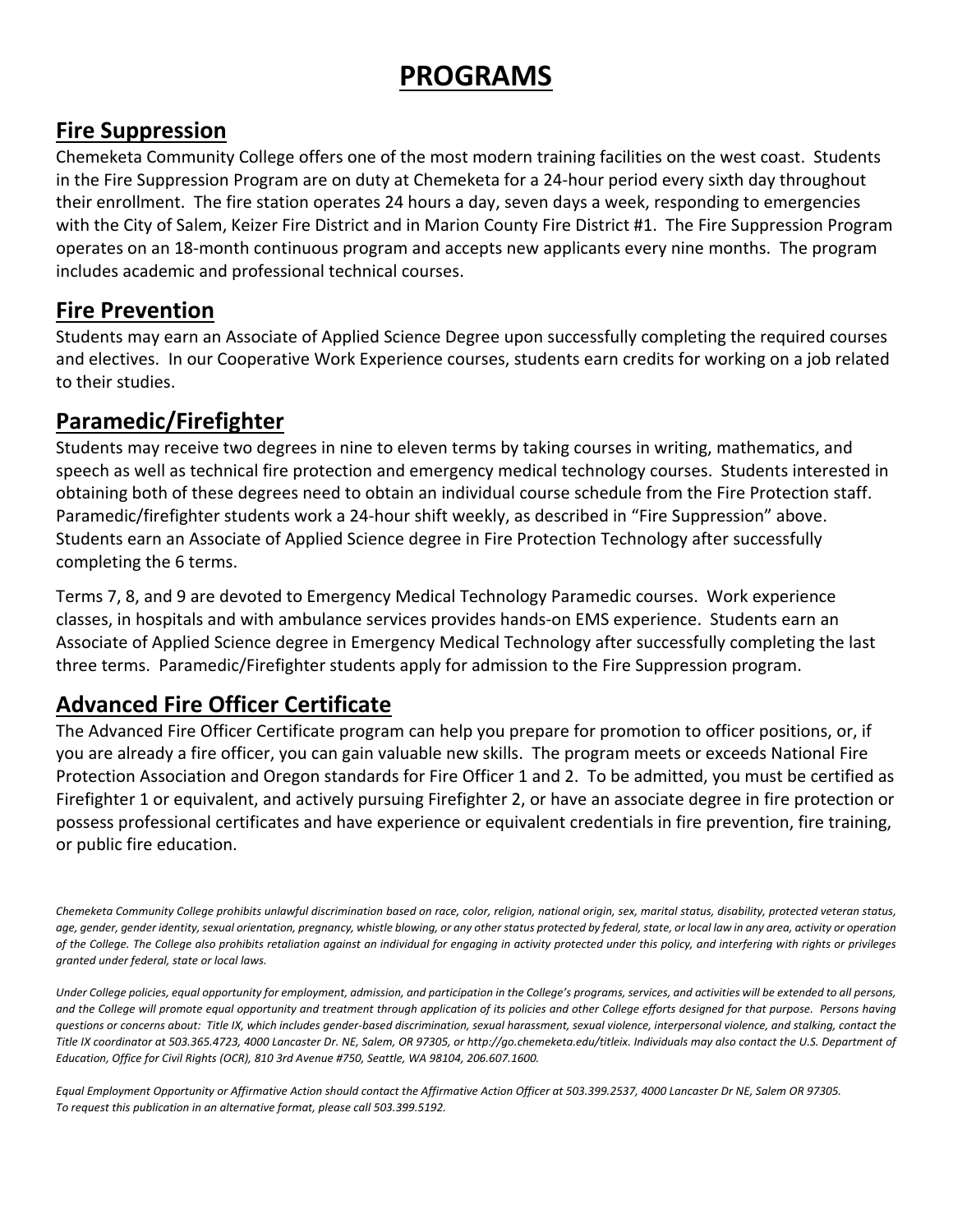### **WHO MAY APPLY**

The Fire Suppression Program is a limited enrollment program. The entire program has a total of forty‐eight positions are available. Incoming positions availability is based on total program positions less the number of continuing program students. Applicants must meet the following criteria in order to be placed in the program.

| 18 Years of Age                    | Applicant must be 18 years of age by the end of the first term. This will<br>enable them to enroll in an EMT Basic course their first term in<br>accordance with state rules.                                                                                                                                                                                                                                                                                                          |
|------------------------------------|----------------------------------------------------------------------------------------------------------------------------------------------------------------------------------------------------------------------------------------------------------------------------------------------------------------------------------------------------------------------------------------------------------------------------------------------------------------------------------------|
| <b>High School Graduate or GED</b> | High School diploma or GED required and verified through transcripts.                                                                                                                                                                                                                                                                                                                                                                                                                  |
| <b>Academic Preparedness</b>       | Accepted as a student at Chemeketa Community College and have<br>received a College "K" number.                                                                                                                                                                                                                                                                                                                                                                                        |
| <b>Driving Record</b>              | A valid driver's license is required. Applicants must be able to furnish a<br>certified copy of their driving record showing not more than two<br>convictions for moving violations or two chargeable accidents or any<br>combination of two thereof in past three prior years and no conviction<br>of a moving violation which is alcohol or drug-related in the prior five<br>years. All periods are calculated from the date of the first scheduled<br>class in the beginning term. |
| <b>Criminal Conviction</b>         | Persons with a criminal record of crimes against people, violent crimes,<br>or multiple convictions may be disqualified. If you have such a<br>conviction, contact the Program Chair or the Dean of Emergency<br>Services and Diesel Technology.                                                                                                                                                                                                                                       |
| <b>Medical Examination</b>         | If selected for a position in the program, you will be required to submit<br>proof of a medical examination pursuant to NFPA standards for<br>firefighters. Copies of these standards are available from program staff.                                                                                                                                                                                                                                                                |
| <b>Immunizations</b>               | If selected for a position in the program, you must submit proof of<br>immunization for chickenpox, measles, mumps, rubella, tetanus,<br>tuberculosis (TB) test, and you must have at least the first in a series of<br>immunizations for Hepatitis B.                                                                                                                                                                                                                                 |
|                                    | Note: As of 2021 COVID-19 vaccinations are not required for Fire<br>Program Students, however, in order to take the required EMT151<br>course Oregon requires health care personnel and healthcare staff who<br>work or volunteer in healthcare settings to be vaccinated against<br>COVID-19. The hospital rotations are required as part of the EMT151<br>coursework.                                                                                                                |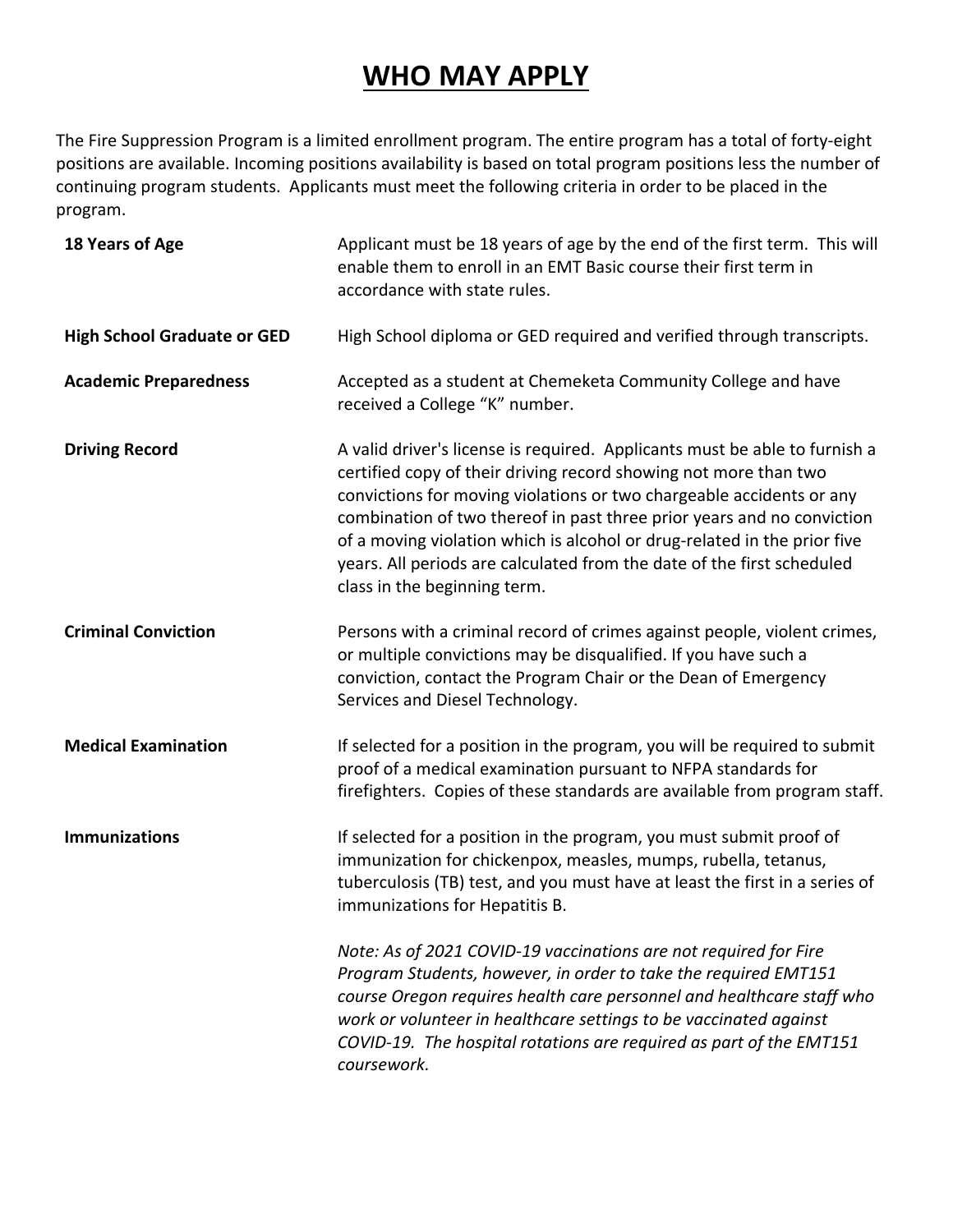### **THE APPLICATION PROCESS**

### **STEPS 1 – 6 MUST BE COMPLETED BY JULY 1, 2022 BEFORE 4:30PM**

- **Step 1** Read the Fire Protection Technology – Suppression Program Information Packet in its entirety
- **Step 2** Apply for admission to Chemeketa at **go.chemeketa.edu/apply** *(If you are already a current student at Chemeketa skip to Step 4 below)* In two to three business days, you will receive an email that includes your "My Chemeketa" user name, password and your student ID number (K#)
- **Step 3** Once you receive your My Chemeketa login information, complete the "New Student Orientation". Log on to my.chemeketa.edu with your username and password and click on the Services tab then on the Advising section. The New Student Orientation box is on the upper right of that page. Assistance is available at the Counseling Center in Building 2, Salem campus or by phone 503.399.5120
- **Step 4** Complete the online Fire Suppression Program Application at: **https://forms.gle/kHkqf529zTPm8AQJ8**
- **Step 5** Complete a Chemeketa Placement test showing recommended placement in Math, Reading and Writing. For placement testing information visit: **[www.chemeketa.edu/admission/enroll/placement](https://www.chemeketa.edu/admission/enroll/placement-assessment/)‐assessment/** or call 503.399.5120

#### **Step 6 Fire Suppression Program Student Orientation Course Information**

After you have completed the program application (and no later than May 2022) you will receive an email with registration information for the Fire Suppression Program Student Orientation course. This information will be emailed to you on your my.chemeketa student email. While waiting for the orientation course continue to complete or collect information needed below. Once registered for the orientation course continue with step 7.

- $\div$  Have a photocopy or digital copy of current driver's license available
- Obtain your DMV driving record "**Electronic 3‐Year Employment Driving Record (Certified)**"
	- For Oregon DMV records visit: https://www.oregon.gov/odot/dmv/pages/records/available.aspx
		- $\circ$  Download and save. This information will be needed for Program Orientation.
		- o Note: There is a cost associated with obtaining driving records in Oregon.
	- If outside of Oregon, follow your states DMV policy for obtaining your driving record.
- ◆ Obtain a copy of your High School or GED completion records. Acceptable records include: transcripts, diploma or certificate.
- $\clubsuit$  Obtain a copy of any college transcripts, if applicable. The "Request for Evaluation and Transfer of Previous Credit Form" and further information regarding transcript evaluation is available at: **[www.chemeketa.edu/students/student](https://www.chemeketa.edu/students/student-services/enrollment-services/transcript-evaluation/)‐services/enrollment‐ services/transcript‐evaluation/**
- Obtain records of your immunizations for chickenpox, measles, mumps, rubella, tetanus, tuberculosis (TB) test, and you must have at least the first in a series of immunizations for Hepatitis B. You may also need to provide COVID‐19 vaccination records as well.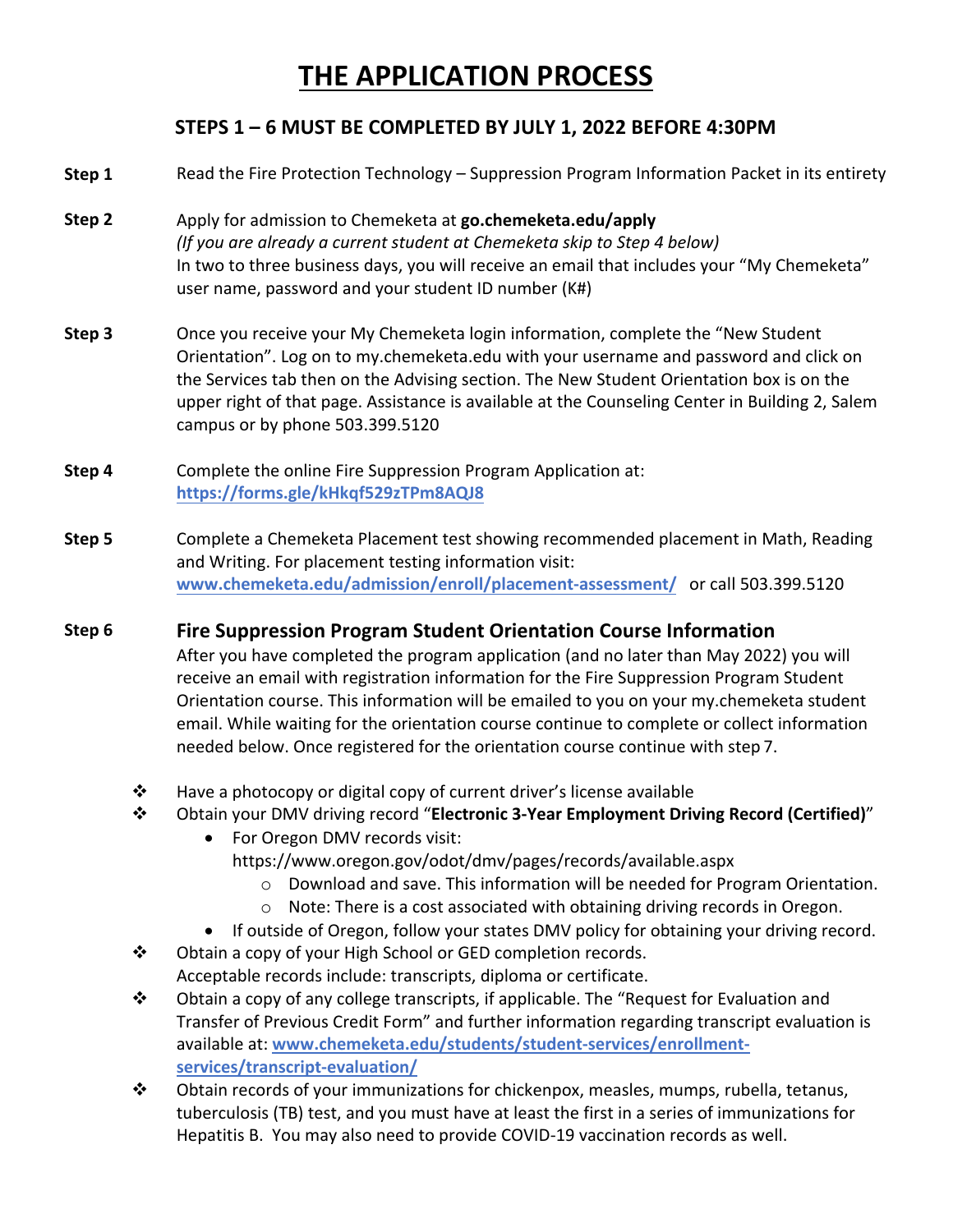### **STEPS 7 – 8 MUST BE COMPLETED BY JULY 8, 2022 BEFORE 4:30PM**

**Step 7** Register for Fire Suppression Program Student Orientation with CRN provided to you in your my.chemeketa email.

To register:

- Log in to your My Chemeketa account
- Click Registration (right hand side of the screen)
- Click Add/Drop classes
- Select a Term drop down, Select Summer 2022
- Click Submit
- Under CRNs type in the number in the first box
- Click Submit Changes
- **Step 8** Access the Fire Suppression Program Student Orientation course in Canvas to complete all of the assigned coursework.

**NOTE: There is a \$40.00 (Non‐refundable) application fee to apply for the Fire Suppression Program. Instructions on how to pay this fee are included in the orientation coursework.**

### **Only those selected for CONSIDERATION in the upcoming class will complete steps 9 to 12.**

(Those selected will receive email notification on their my.chemeketa email.)

- **Step 9 FireTEAM Video‐Based Human Relations Test:** This test is scheduled and given by program staff. Additional registration information will be provided to candidates. *NOTE: If you arrive after your scheduled test time, you will not be able to test or continue with the selection* **process.** (See Page 8 additional information)
- **Step 10 Oral Interview:** Candidates interview before a board made up of Emergency Services Staff and fire service professionals. Instructions will be provided on how to schedule your interview date and time. *NOTE: If you arrive after your scheduled interview time, you will not be able to interview or continue with the selection process.*
- **Step 11 Optional Candidate Physical Ability Test (CPAT) Orientation:** At the CPAT orientation you will meet program staff, get information on the physical ability test, and be able to ask questions. You will be able to walk through the test and try out the equipment. Your attendance is optional but strongly recommended. Instructions will be provided on how to sign up to attend CPAT orientation. (See Page 9 additional information)
- **Step 12 Candidate Physical Ability Test (CPAT):** You will be given instructions on how to sign up for the CPAT test. *NOTE: If you arrive after your scheduled test time, you will not be able to test or continue with the selection process.* (See Page 9 additional information)

**Selection Process:** Selections are based on your written examination, oral board interview and CPAT testing which is pass or fail.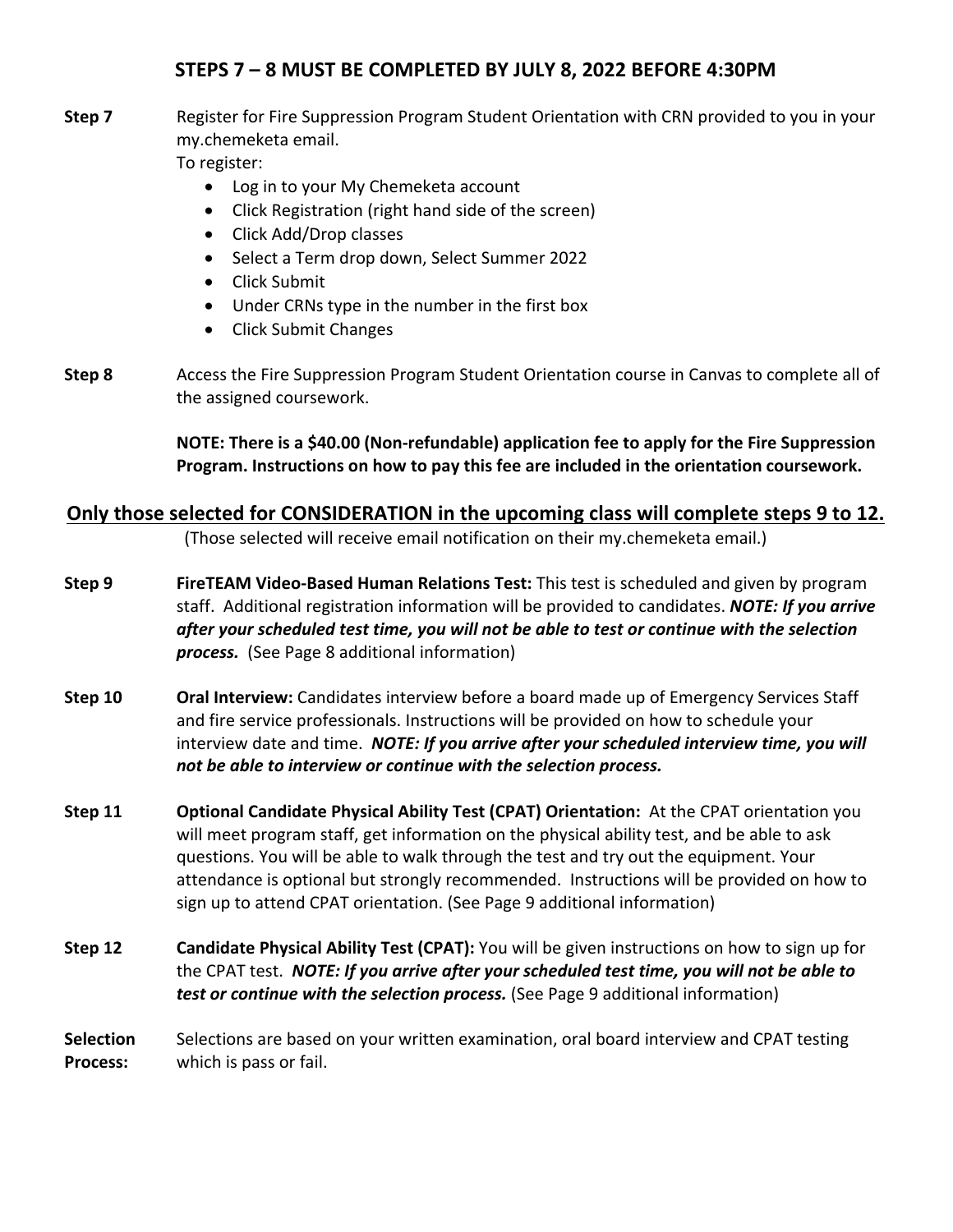### **Only those SELECTED in the upcoming class will complete step 13.**

(Those selected will receive email notification on their my.chemeketa email.)

### **Step 13** Candidates that are selected for the Fire Suppression Program must attend the **Mandatory Fire Suppression Program Orientation**.

Orientation will provide information and instruction for the following:

- Shift assignments
- Uniform specifications
- Criminal history report and fingerprinting
- Drug testing
- Course registration
- NFPA 1582 ‐ Standard on Comprehensive Occupational Medical Program for Fire Departments (Required Medical Evaluation)
- Program policies and procedures

Information you will need for orientation:

- Social Security Number
- Date of Birth
- Immunization Records
- Clothing, shoe and hat sizes
- Pen/Pencil and paper to take notes

*NOTE: Students in the Fire Suppression Program are on duty at Chemeketa for a 24‐hour period every sixth day throughout their enrollment. The fire station operates 24 hours a day, seven days a week, responding to emergencies with the City of Salem, Keizer Fire District and in Marion County Fire District #1.*

### **CONTACT INFORMATION**

### **Any application materials that you would like to submit by mail or in person must be received by July 8, 2022 BEFORE 4:30pm to be considered for the Fall 2022 program. NO EXCEPTIONS!**

### **By mail:**

Chemeketa Community College‐Brooks, Attn: Allison Sebern, PO Box 14007, Salem OR 97309

### **In person:**

Chemeketa Community College, Building 2, 4910 Brooklake Road, Brooks OR 97305

### **For any questions regarding the Fire Program or the application process contact:**

Allison Sebern Email: allison.sebern@chemeketa.edu Phone: 503.584.7478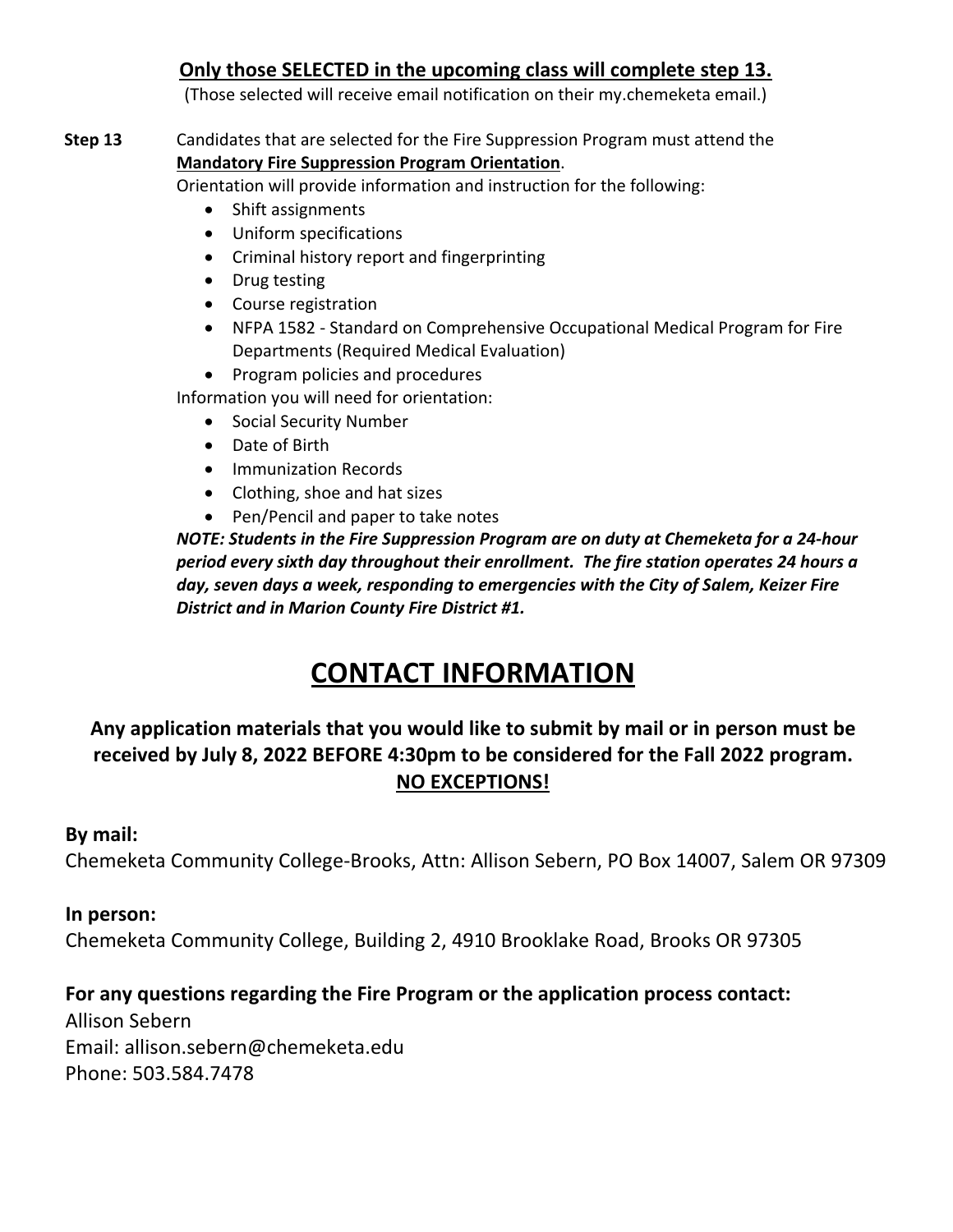### **IMPORTANT DATES**

| <b>Fall 2022</b>                                                                               |                                                                                                                   | <b>Summer 2023</b>                    |
|------------------------------------------------------------------------------------------------|-------------------------------------------------------------------------------------------------------------------|---------------------------------------|
| June 3, 2022<br>(Two sessions available)<br>Sign up at:<br>https://forms.gle/qLwQFYHzGCyG9ETf9 | <b>Information Sessions</b>                                                                                       | December 2, 2023<br>February 17, 2023 |
| April 11, 2022                                                                                 | <b>Applications Available</b>                                                                                     | January 9, 2023                       |
| July 1, 2022                                                                                   | <b>Application Close</b>                                                                                          | March 31, 2023                        |
| July 8, 2022                                                                                   | Final day to register and<br>complete the<br><b>Fire Suppression Program</b><br><b>Student Orientation Course</b> | (TBD)                                 |
| July 20-22, 2022                                                                               | <b>Written Examination &amp;</b><br><b>Oral Board Interviews</b>                                                  | April 12-14, 2023                     |
| August 8-11, 2022                                                                              | <b>Optional CPAT</b><br><b>Orientation</b>                                                                        | May 15-26, 2023                       |
| August 8-11, 2022                                                                              | <b>Candidate Physical Ability</b><br><b>Test (CPAT)</b>                                                           | May 17-18, 2023                       |
| August 12, 2022                                                                                | <b>Program Orientation</b><br>(MANDATORY)                                                                         | May 19, 2023                          |
| September 26, 2022                                                                             | <b>Class Begins</b>                                                                                               | June 26, 2023                         |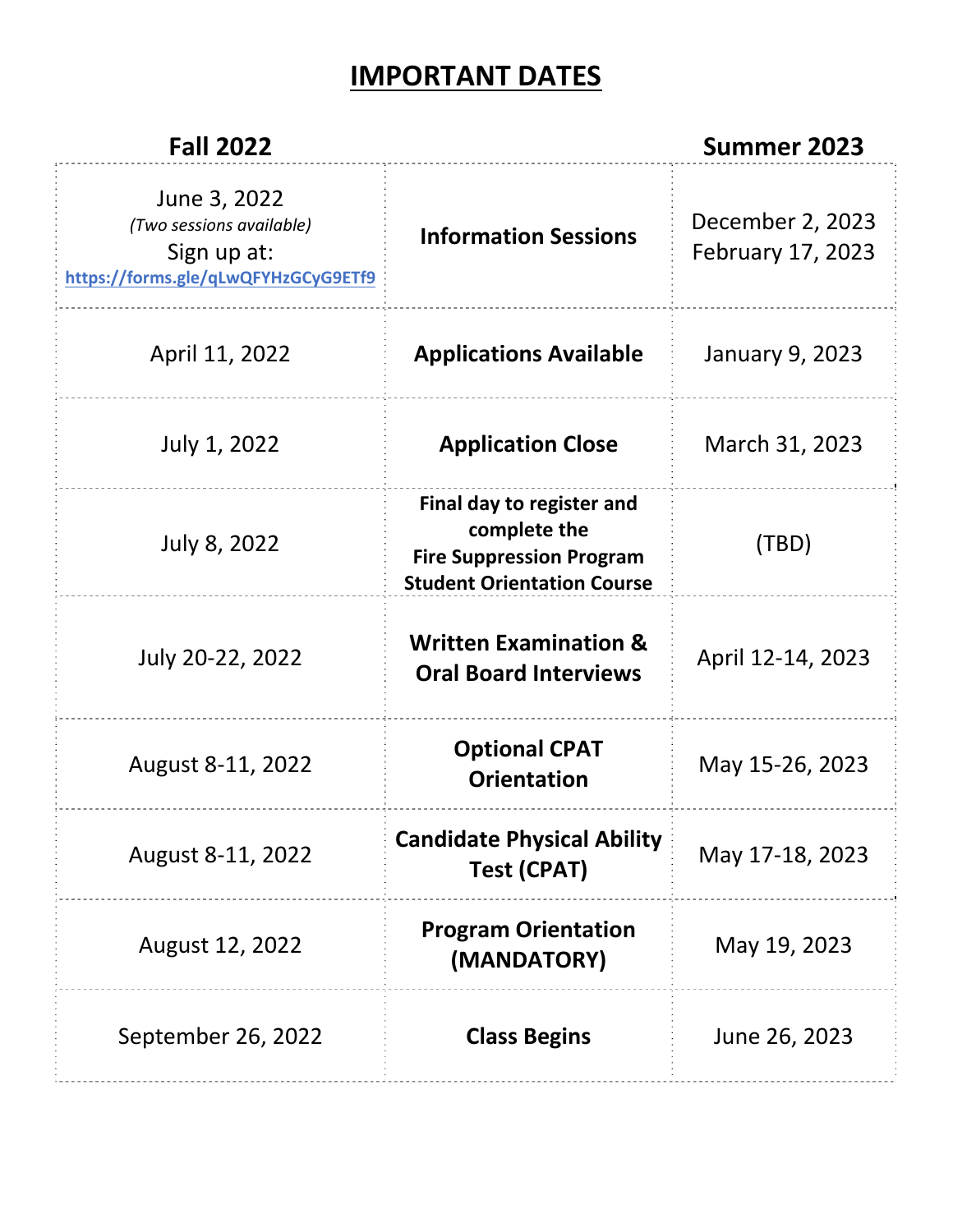### **FireTEAM Video‐Based Human Relations Test**

There are four components to the FireTEAM Testing System: a video‐based human relations test, a mechanical aptitude test, a math test and a reading ability test.

#### **FireTEAM Video‐Based Human Relations Test**

#### **Part I**

FireTEAM Video‐Based Human Relations Test focuses on teamwork and human relations skills and was specifically designed for firefighters. Candidates watch a video segment, then choose the BEST course of action in a multiple-choice format. Once they have chosen the BEST possible course of action, they are asked to identify the WORST possible course of action. This test is presented on computer and the items play without stopping.

#### **Part II**

In addition to answering the Part I questions of FireTEAM Video‐Based Human Relations Test, candidates are instructed to observe the behaviors of the individual firefighters portrayed. They have the opportunity to observe behavior on multiple occasions for many of the firefighters. Part II of FireTEAM Video‐Based Human Relations Test consists of questions about these firefighters and their behaviors. Part II immediately follows Part I.

#### **FireTEAM Animated Mechanical Aptitude Test**

FireTEAM Animated Mechanical Aptitude Test is a multiple‐choice mechanical aptitude test presented on video. Candidates see detailed introductions to an animated brick making factory, then are asked questions about the factory. Most of the questions are about basic mechanical objects such as valves and principles such as water pressure. They are also asked to answer trouble shooting type questions and observe system operations for problems. All of the questions can be answered based on common sense and observation of how everyday objects work.

#### **FireTEAM Reading Test**

This test is designed specifically for firefighters, a job requiring on‐going study of difficult and technical materials. This test is based on training material and candidates are required to choose a word that best fits in the blank.

#### **FireTEAM Math Test**

This math test is designed specifically for firefighters. The questions are presented on video. Candidates must complete the calculations in their heads. No written calculation is permitted. Questions are based on the type of math that firefighters must use on a regular basis as part of the job. Basic areas covered include: addition, subtraction, multiplication, division and proportions.

#### **FireTEAM Practice Test**

There is no study guide for the FireTEAM Test, but for more detailed information and 30+ practice items with discussion, visit the FireTEAM Practice Test website at www.fireteamtest.com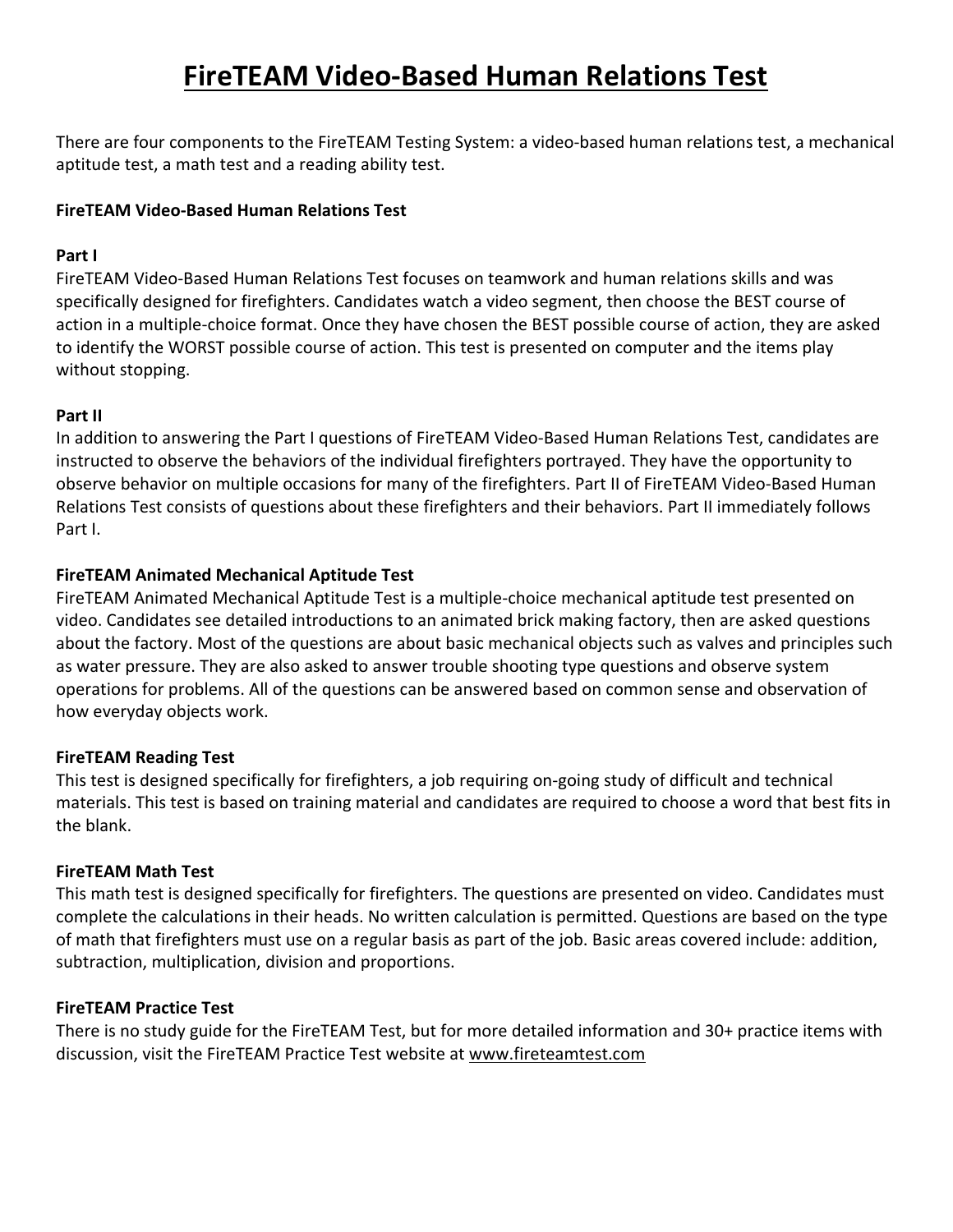### **PHYSICAL ABILITY TESTING**

### **The Candidate Physical Abilities Test (CPAT)**

The CPAT was designed by fire fighters for fire fighters and endorsed by both the International Association of Fire Chiefs (IAFC) and the International Association of Fire Fighters (IAFF). The CPAT consists of eight events directly related to the job of fire fighter. Candidates complete each of the events in a predetermined path from one event to another. The events are placed in a sequence that simulates fire scene events.

#### **The events consist of:**

- 1. Stair climb
- 2. Hose drag
- 3. Equipment carry
- 4. Ladder raise and extension
- 5. Forcible entry
- 6. Search
- 7. Rescue
- 8. Ceiling breach and pull

During the events, candidates wear a 50‐lb vest to simulate the weight of self‐contained breathing apparatus and firefighter protective clothing. An additional 25 pounds is added to the candidate's shoulders during the stair climb event to simulate carrying a high‐rise pack. The CPAT Orientation sessions give candidates an opportunity to preview each event. They have the opportunity to try out the weighted vests, the individual events and ask questions.

Throughout all events, candidates must wear long pants, a hard hat with chinstrap, work gloves and appropriate footwear with no open heel or toe. Watches and loose or restrictive jewelry are not permitted. Candidates will not be allowed to participate in the testing process without the appropriate attire. The Chemeketa staff will provide the hard hat and work gloves for use during the test.

The Firefighter CPAT is very strenuous. If you have had a recent illness, injury, surgery or are under medication, consult with your healthcare provider to determine if you should participate in the CPAT.

For further information regarding what the CPAT is and what is involved with the testing process visit: **https://nationaltestingnetwork.com/publicsafetyjobs/cpat\_info.cfm**

The NTN information is just for your knowledge for this test, DO NOT sign up for this test on the NTN website. You can also search for information regarding CPAT on any search engine. There are many videos and further information available online.

**NOTE: Candidates that hold a current NTN passing test result may submit a copy of their results to Chemeketa staff and may not be required to complete another test.**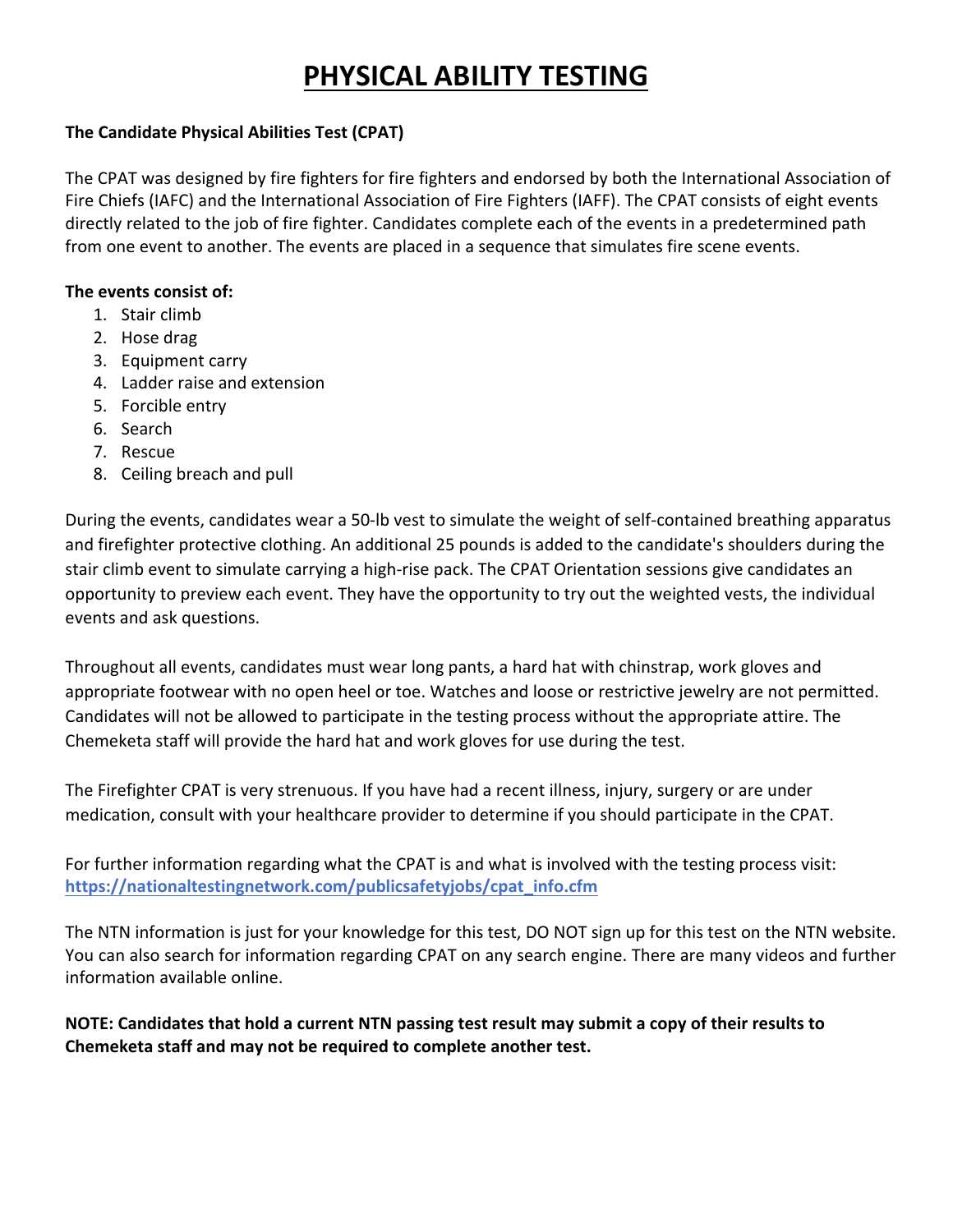## **Fire Suppression Program Degree Requirements by Term**

| Term 1                                          | Credits |
|-------------------------------------------------|---------|
| EMT151 EMT, Part 1                              | 6       |
| or                                              |         |
| <b>EMT153 One Term EMT</b>                      | 12      |
| <b>ES172 Introduction to Emergency Services</b> | 4       |
| or                                              |         |
| FRP150 Introduction to Fire Protection          | 3       |
| FRP151 Fire Incident Related Experience 1       | 3       |
| <b>FRP157 Hazardous Materials Operations</b>    | 3       |
| WR121 Academic Composition+ (or higher)         |         |

| Term 2                                            | Credits |
|---------------------------------------------------|---------|
| EMT152 EMT, Part 2                                |         |
| FRP152 Fire Incident Related Experience 2         |         |
| FRP159 Fire Behavior and Combustion               |         |
| FRP266 Building Construction for Fire Suppression |         |
| MTH070 Elementary Algebra+ (or higher)            |         |

| Term 3                                      | Credits |
|---------------------------------------------|---------|
| CIS101 Computing Concepts (or higher)       | 3       |
| or                                          |         |
| <b>CA100 Beginning Computing</b>            | 3       |
| FRP153 Fire Incident Related Experience 3   | 3       |
| <b>FRP154 Water Supply Operations</b>       | 3       |
| FRP158 Fire Pump Construction and Operation | ς       |
| FRP169 Fire Department Leadership           | ٦       |

| Term 4                                                 | Credits |
|--------------------------------------------------------|---------|
| <b>COMM115 Intercultural Communication (or higher)</b> |         |
| FRP156 Principles of Fire & Emergency Services         | っ       |
| FRP170 Fire Fighting Tactics/Strategy                  |         |
| FRP260 Fundamentals of Fire Prevention                 |         |
| FRP261 Fire Incident Related Experience 4              |         |

| Term 5                                            | Credits |
|---------------------------------------------------|---------|
| <b>FRP172 International Fire Codes</b>            |         |
| FRP173 Law for Emergency Services                 |         |
| FRP179 Wildland Urban Interface                   |         |
| <b>FRP256 Emergency Services Rescue Practices</b> |         |
| FRP262 Fire Incident Related Experience 5         |         |

| Term 6                                            | Credits |
|---------------------------------------------------|---------|
| FRP171 Fire Protection Systems and Extinguishers  |         |
| FRP263 Fire Incident Related Experience 6         |         |
| PSY101 Psychology of Human Relations+ (or higher) |         |
| <b>WR227 Technical Writing</b>                    |         |